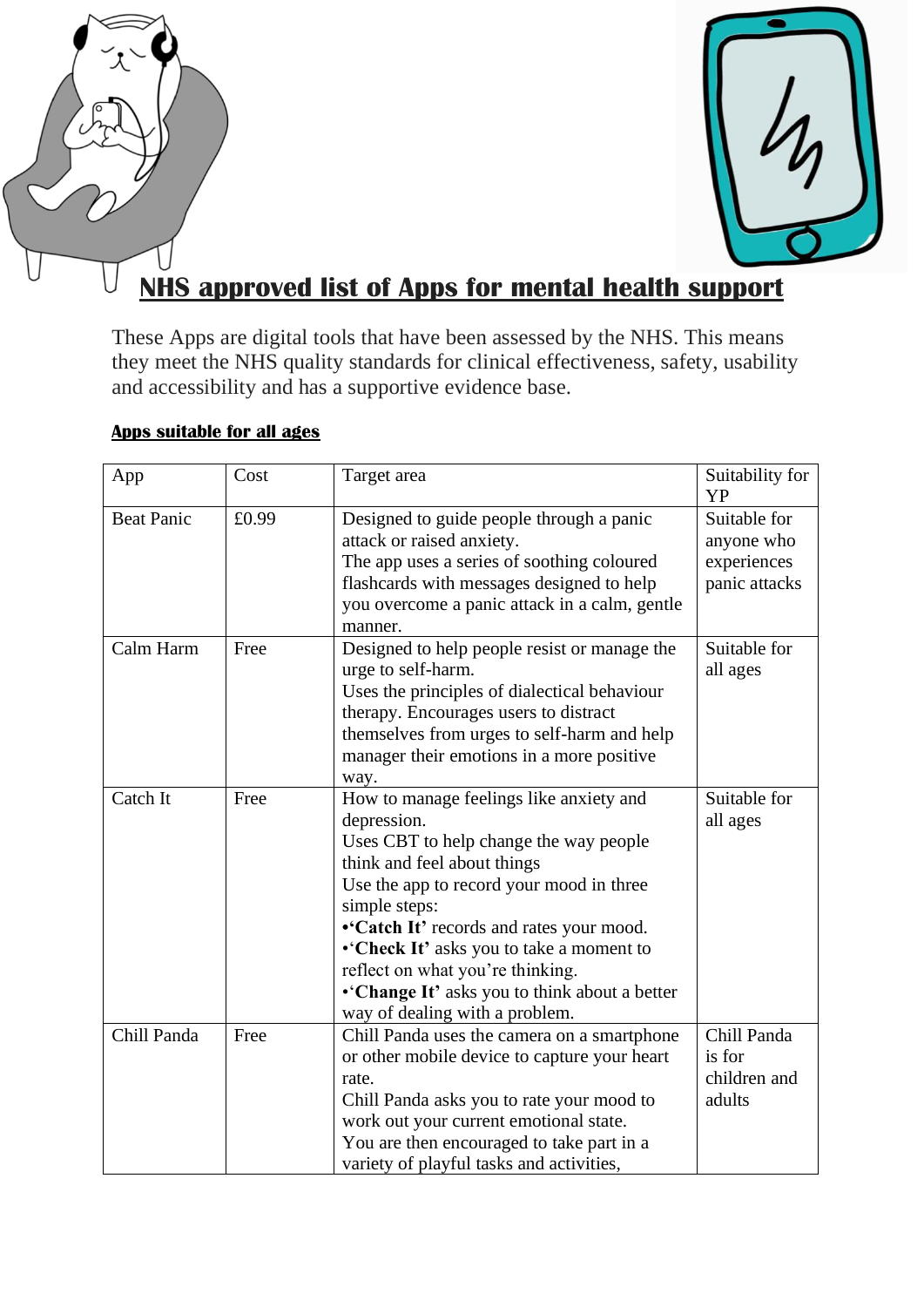|                    |              | including breathing and light exercise.                           |              |
|--------------------|--------------|-------------------------------------------------------------------|--------------|
| Cove               | Free         | Cove is like a mood journal, except instead of                    | Suitable for |
|                    |              | using words to express how you feel, you use                      | anyone       |
|                    |              | music.                                                            |              |
|                    |              |                                                                   |              |
|                    |              | To create music, choose from six different                        |              |
|                    |              | moods - calm, struggling, longing, playful,                       |              |
|                    |              | clouded and gentle.                                               |              |
| Stress &           | Free with    | <b>Uses CBT</b>                                                   | People with  |
| Anxiety            | in-app       | Managing stress and anxiety at home or on                         | $mid$ –      |
| Companion          | purchases    | the go with breathing exercises, relaxing                         | moderate     |
|                    |              | music and games.                                                  | anxiety or   |
|                    |              | Helps to identify your anxiety and stress                         | stress       |
|                    |              | triggers                                                          |              |
| Thrive: Feel       | To unlock    | Uses game to track your mood and teach you                        | Suitable for |
| <b>Stress Free</b> | all          | methods to take control of stress and anxiety.                    | any age      |
|                    | functions    | Learn relaxation techniques like meditation                       |              |
|                    | requires a   | and deep-breathing                                                |              |
|                    | subscription | Lets you track your mood, emotions and                            |              |
|                    | £5.99 $/$    | situation you were in at the time.                                |              |
|                    | month        | Reminds you of how you reacted on a                               |              |
| <b>Ieso</b>        | Free in      | previous occasion to make you feel better.                        | Suitable for |
|                    | some areas   | Online course using instant messaging for<br>people with MHP. CBT | all ages     |
|                    |              | You will be matched with a therapist                              |              |
|                    |              |                                                                   |              |
|                    |              | Appointments are either 30 or 60 minutes                          |              |
|                    |              | long and can be scheduled for any time of the                     |              |
|                    |              | day, including evenings and weekends.                             |              |
|                    |              |                                                                   |              |
|                    |              | The length of your treatment depends on your                      |              |
|                    |              | needs. You can expect to have between four                        |              |
|                    |              | and 12 therapy sessions.                                          |              |
|                    |              |                                                                   |              |
|                    |              |                                                                   |              |
| MyCognition        | Free with    | You start off by doing a 15-minute test called                    | Suitable for |
| Home               | in-app       | MyCQ, which assesses: planning, decision-                         | children and |
|                    | purchases    | making, memory, concentration, and speed                          | adults       |
|                    |              | and accuracy.                                                     |              |
|                    |              |                                                                   |              |
|                    |              | Your MyCQ score is used to create a                               |              |
|                    |              | personalised training programme to help                           |              |
|                    |              | improve your performance in some of these                         |              |
|                    |              | areas.                                                            |              |
|                    |              |                                                                   |              |
|                    |              | You're encouraged to spend 90 minutes a                           |              |
|                    |              | week – that's 15 minutes a day – using the                        |              |
|                    |              | app's brain training games.                                       |              |
|                    |              | Aims to help people think faster, focus better                    |              |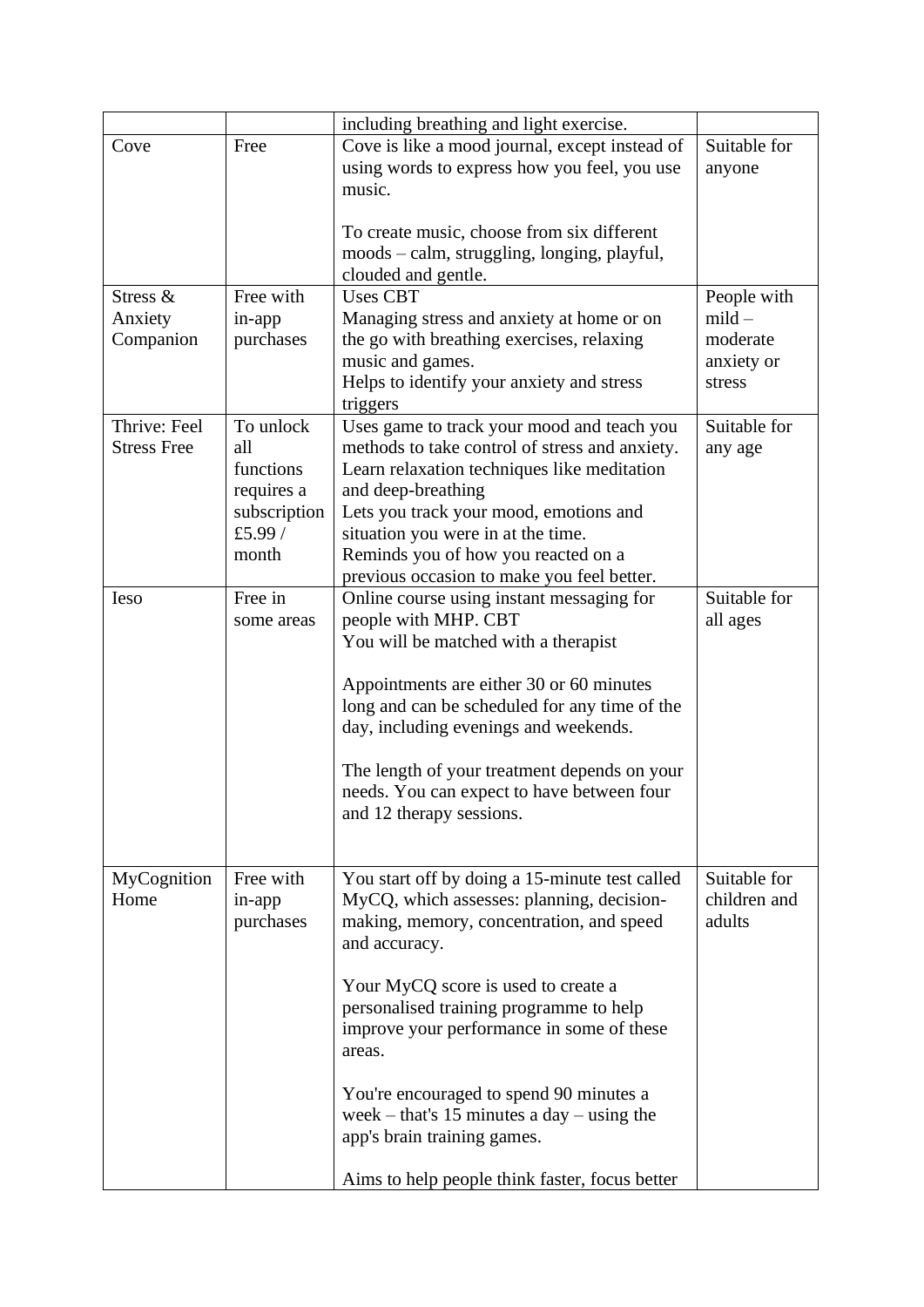|  |  | I improve decision making and memory |  |
|--|--|--------------------------------------|--|
|--|--|--------------------------------------|--|

## **Apps suitable for adolescents**

| App                      | Cost       | Target area                                                                              | Suitability for<br><b>YP</b> |
|--------------------------|------------|------------------------------------------------------------------------------------------|------------------------------|
| <b>Be Mindful</b>        | £30.00 for | Online course for reducing stress, depression                                            | Be Mindful is                |
|                          | 10 sesions | and anxiety. It guides through elements of                                               | for anyone                   |
|                          |            | mindfulness-based cognitive therapy                                                      | aged 16 years                |
|                          |            |                                                                                          | or older                     |
| <b>Big White</b><br>Wall | Free       | Online community for people who are<br>stressed, anxious or feeling low. Support is      | For anyone<br>aged 16 or     |
|                          |            | given from trained professionals. You can talk                                           | over who                     |
|                          |            | anonymously to other members and take part                                               | wants to                     |
|                          |            | in group or one-to-one therapy with                                                      | improve their                |
|                          |            | therapists.                                                                              | mental health                |
| <b>BlueIce</b>           | Free       | Evidence based app to help young people                                                  | <b>BlueIce</b> is            |
|                          |            | manage their emotions and reduce urges to                                                | suitable for                 |
|                          |            | self-harm.                                                                               | young people                 |
|                          |            | Has a mood diary/wheel to track your mood –                                              | attending                    |
|                          |            | allows young people to see patterns/identify                                             | mental health                |
|                          |            | triggers.                                                                                | services who                 |
|                          |            | Offers personalised set of activities designed<br>to reduce distress.                    | are self-                    |
| distrACT                 | Free       | Access to information and advice about self-                                             | harming<br>Anyone over       |
|                          |            | harm and suicidal thoughts.                                                              | the age of 17                |
|                          |            |                                                                                          |                              |
|                          |            | There's advice and support information,                                                  |                              |
|                          |            | including emergency contact numbers, how                                                 |                              |
|                          |            | best to work with healthcare professionals,                                              |                              |
|                          |            | and safer alternatives to self-harming.                                                  |                              |
|                          |            | In the app's Chill Zone, you can find                                                    |                              |
|                          |            | resources that may help you feel better.                                                 |                              |
| MeeTwo                   | Free       | Safe and secure forum for teenagers wanting                                              | Teenagers                    |
|                          |            | to discuss any issue affecting their lives.<br>Anonymously discuss with experts or other |                              |
|                          |            | teenagers going through similar experiences.                                             |                              |
|                          |            | Aims to build confidence, increase wellbeing                                             |                              |
|                          |            | and improve emotional resilience                                                         |                              |
|                          |            | Post and replies are moderated and therefore                                             |                              |
|                          |            | only positive feedback is published                                                      |                              |
| SilverCloud              | Free       | Online 8 week course to help manage stress,                                              | Over age of                  |
|                          |            | anxiety and depression.                                                                  | 16                           |
|                          |            | CBT approach                                                                             |                              |
|                          |            | Work on a series of topics chosen by your                                                |                              |
|                          |            | therapist                                                                                |                              |
|                          |            | Therapist will check in with you every 2                                                 |                              |
|                          |            | weeks                                                                                    |                              |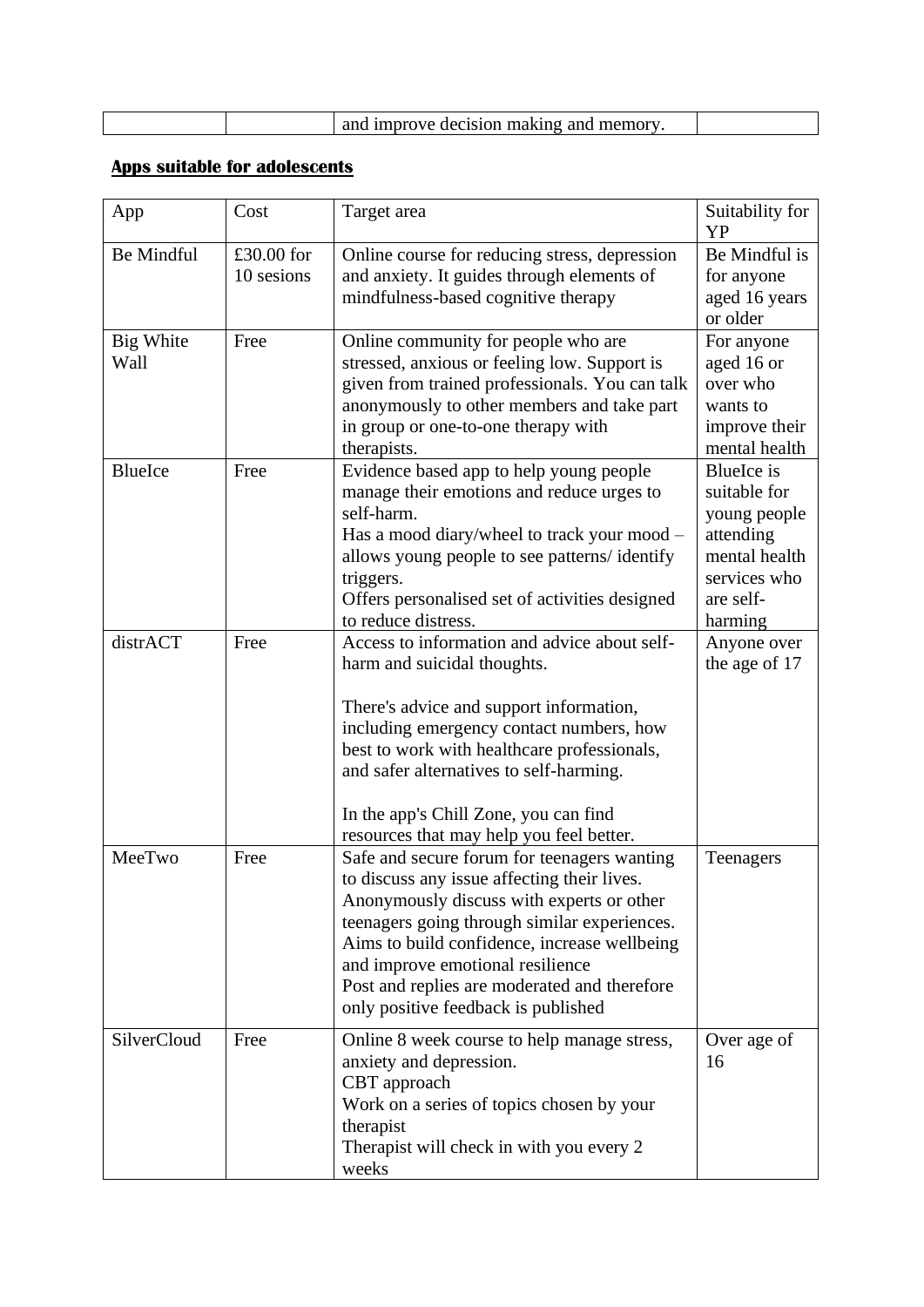#### **Apps suitable for adults**

| App                                                     | Cost                                | Target area                                                                                                                                                                                                                                                   | Suitability for<br>YP         |
|---------------------------------------------------------|-------------------------------------|---------------------------------------------------------------------------------------------------------------------------------------------------------------------------------------------------------------------------------------------------------------|-------------------------------|
| FearFighter                                             | $Free - In$<br>App<br>purchases     | 9 week course (50mins/session) for people<br>who struggle with phobias, panic or anxiety.<br>Uses CBT and gradual exposure<br>Weekly questionnaire to see progress                                                                                            | Suitable for<br><b>Adults</b> |
| Feeling<br>Good:positive<br>mindset                     | $Free - In$<br>App<br>purchases     | Uses relaxation, CBT and resilience building<br>techniques to improve positive feelings, self<br>esteem and self-confidence<br>12- track Positive Mental Training                                                                                             | Over 18s                      |
| My Possible<br>Self: The<br>Mental<br><b>Health App</b> | Free with<br>$in$ -app<br>purchases | Use the simple learning modules to manage.<br>fear, anxiety and stress and tackle unhelpful<br>thinking.<br>Content from world-leading mental health<br>experts<br>Information has been proven to reduce stress,<br>anxious feelings and low mood in 8 weeks. | Over the age<br>of 18         |

# **Other useful Apps for mental health support**

These Apps are not NHS approved, but many people find them useful.

| App       | Cost       | Target area                                                                                                                                                                                                                               | Suitability for<br>YP                        |
|-----------|------------|-------------------------------------------------------------------------------------------------------------------------------------------------------------------------------------------------------------------------------------------|----------------------------------------------|
| Calm      | £40/ year  | Learn the life-changing skill of meditation<br>Get more restful sleep and wake up feeling<br>refreshed<br>Video lessons on mindful movement and<br>gentle stretching<br>Exclusive music to help you focus, relax, and<br>sleep            | Suitable for<br>all.                         |
| Headspace | £10/ month | Hundreds of themed sessions on everything<br>from stress and sleep to focus and anxiety.<br>Bite-sized guided meditations for busy<br>schedules.<br>SOS exercises in case of sudden meltdowns.                                            | Has a<br>separate<br>meditations<br>for Kids |
| Moodivate | £4.99      | Moodivate is a self-help Behavioral<br>Activation mobile app that delivers all<br>Behavioral Activation treatment components.<br>Moodivate is ideal for individuals who have<br>been feeling down, depressed, bored, and/or<br>irritable. | Suitable for<br>all.                         |